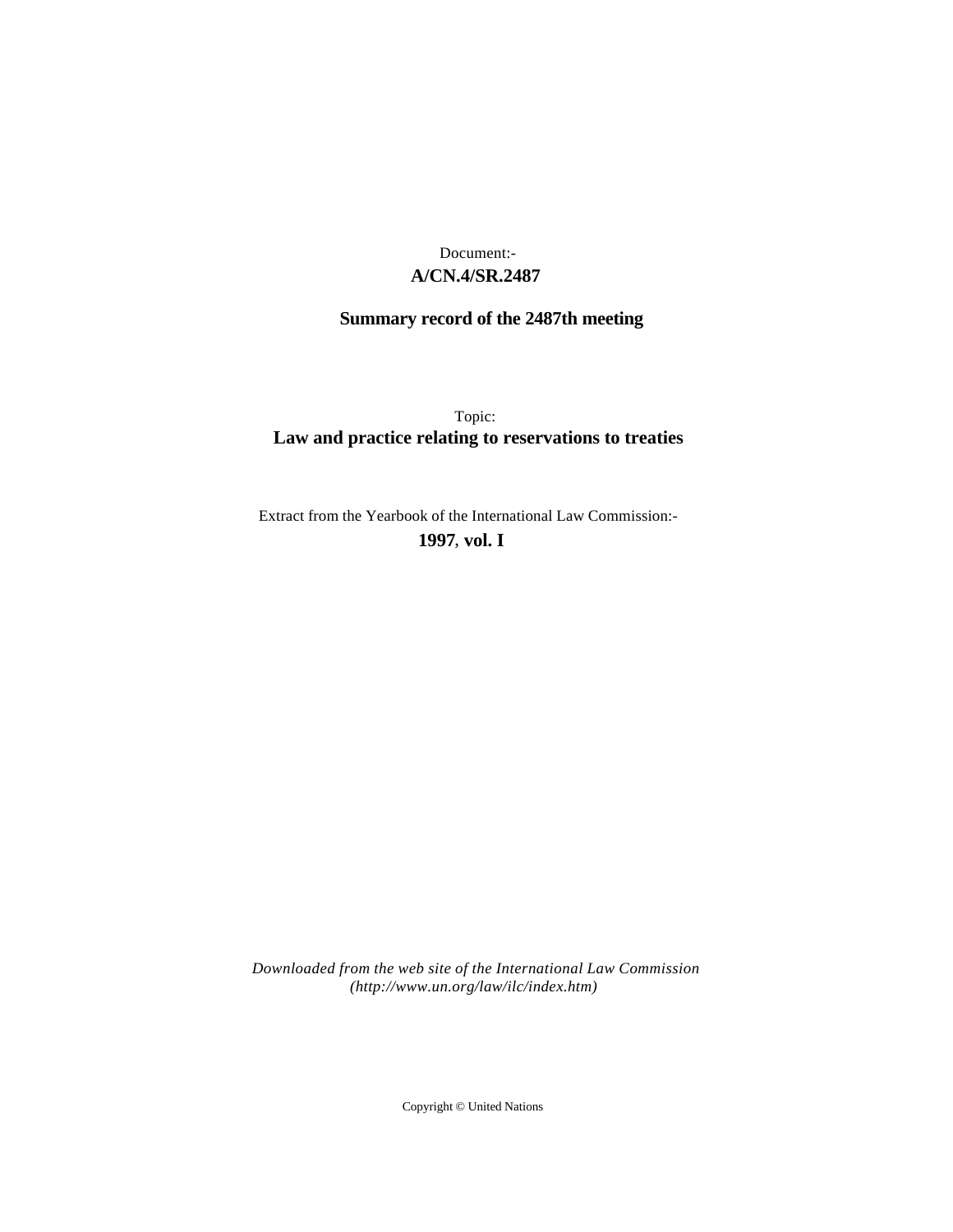one hand, and the international opposability of nationality, on the other. As far as the question of validity was concerned, a State attributed its nationality, by law, to whomsoever requested it, and the conditions could not be fixed in advance. That being so, how could a third State be expected to have control over the conditions in which the nationality of another State was attributed? International opposability, on the other hand, and more specifically as it applied to the criterion of genuine link, was an issue that arose only in relationships or disputes between two or more States. In the context of opposability, the scope of the genuine link requirement should perhaps therefore not be exaggerated. The words in paragraph 1 "other States do not have the obligation to treat persons as if they were nationals of the said State" raised the question of the possibility of interference of third States in the internal affairs of another State or, even, of a violation of the principle of the sovereign equality of States.

80. The construction of paragraph 1 of the article was good, but the whole effect was destroyed by the last phrase "unless this would result in treating those persons as if they were de facto stateless" because once persons had acquired the nationality of a State the question of genuine link mattered little. What did matter was the State that granted nationality and was in a position to specify on what conditions it did so. Care should be taken not to strip those in search of a new nationality from the security they currently enjoyed. Above all, third States should not be vested with the power to destroy what another State could do on behalf of "victims".

81. He was struck by one passage in particular in paragraph 2, which read: "owing to the disregard by that State of the present draft articles". But was the Commission drafting recommendations that States were free to apply or not, or was it elaborating a convention that would be subject to acceptance by States? The phrase "are not precluded from treating such persons as if they were nationals" also raised a question in his mind. Since when was a State prepared to treat as nationals of another State persons who could not prove they were in fact nationals of that State? The Commission should be very clear as to what it was elaborating and how it proposed to proceed.

82. The CHAIRMAN, noting that the Commission had concluded its debate on Part I of the draft articles on nationality in relation to the succession of States, said that, if he heard no objection, he would take it that the Commission wished to refer articles 15 and 16 to the Drafting Committee.

*It was so agreed.*

*The meeting rose at 1.15p.m.*

# **2487th MEETING**

*Tuesday, 3 June 1997, at 10.05 a.m.*

*Chairman:* Mr. Joao Clemente BAENA SOARES

*Present:* Mr. Addo, Mr. Candioti, Mr. Dugard, Mr. Economides, Mr. Elaraby, Mr. Galicki, Mr. Goco, Mr. Hafner, Mr. He, Mr. Kabatsi, Mr. Kateka, Mr. Lukashuk, Mr. Mikulka, Mr. Pambou-Tchivounda, Mr. Pellet, Mr. Sreenivasa Rao, Mr. Rodriguez Cedeno, Mr. Rosenstock, Mr. Simma, Mr. Thiam, Mr. Yamada.

#### **Reservations to treaties (A/CN.4/477 and Add.l and A/CN.4/478,<sup>1</sup> A/CN.4/479, sect. D, A/CN.4/L.540)**

#### [Agenda item 4]

SECOND REPORT OF THE SPECIAL RAPPORTEUR

1. The CHAIRMAN invited the Commission to begin its consideration of the topic "Reservations to treaties", on the basis of the Special Rapporteur's second report (A/ CN.4/477 and Add.l and A/CN.4/478).

2. Mr. PELLET (Special Rapporteur) reminded the Commission that he had introduced his second report at its forty-eighth session together with a draft resolution,<sup>2</sup> which, owing to lack of time, the Commission had been unable to examine in detail; it had deferred the debate on both until the current session.<sup>3</sup> Since the Commission's composition had just undergone a significant change, however, he proposed, for information purposes, to make an overall presentation of the topic—recalling the broad  $\frac{1}{2}$  lines of the first report<sup>4</sup>, the discussion to which it had given rise and the decisions taken by both the Commission and the Sixth Committee—and of chapter I of the second report. He would, however, defer the introduction of chapter II to later in the session. The members of the Commission had the right to react, of course, should they deem it useful, though it was to be hoped that the decisions already taken would not be called into question at the current stage.

3. As he had explained when introducing his first report, the topic of reservations to treaties was far from being *terra incognita* in international law: there was a wealth of doctrine in the matter and the Commission itself had considered the question on a number of occasions, taking a very definite stand which had had a major influence on

<sup>1</sup> See Yearbook . . *1996,* vol. II (Part One).

<sup>&</sup>lt;sup>2</sup> See Yearbook . . . 1996, vol. II (Part Two), para. 136 and footnote 238.

<sup>&</sup>lt;sup>3</sup> Ibid., para. 137.

<sup>4</sup>  *Yearbook . . . 1995,* vol. II (Part One), document A/CN.4/470.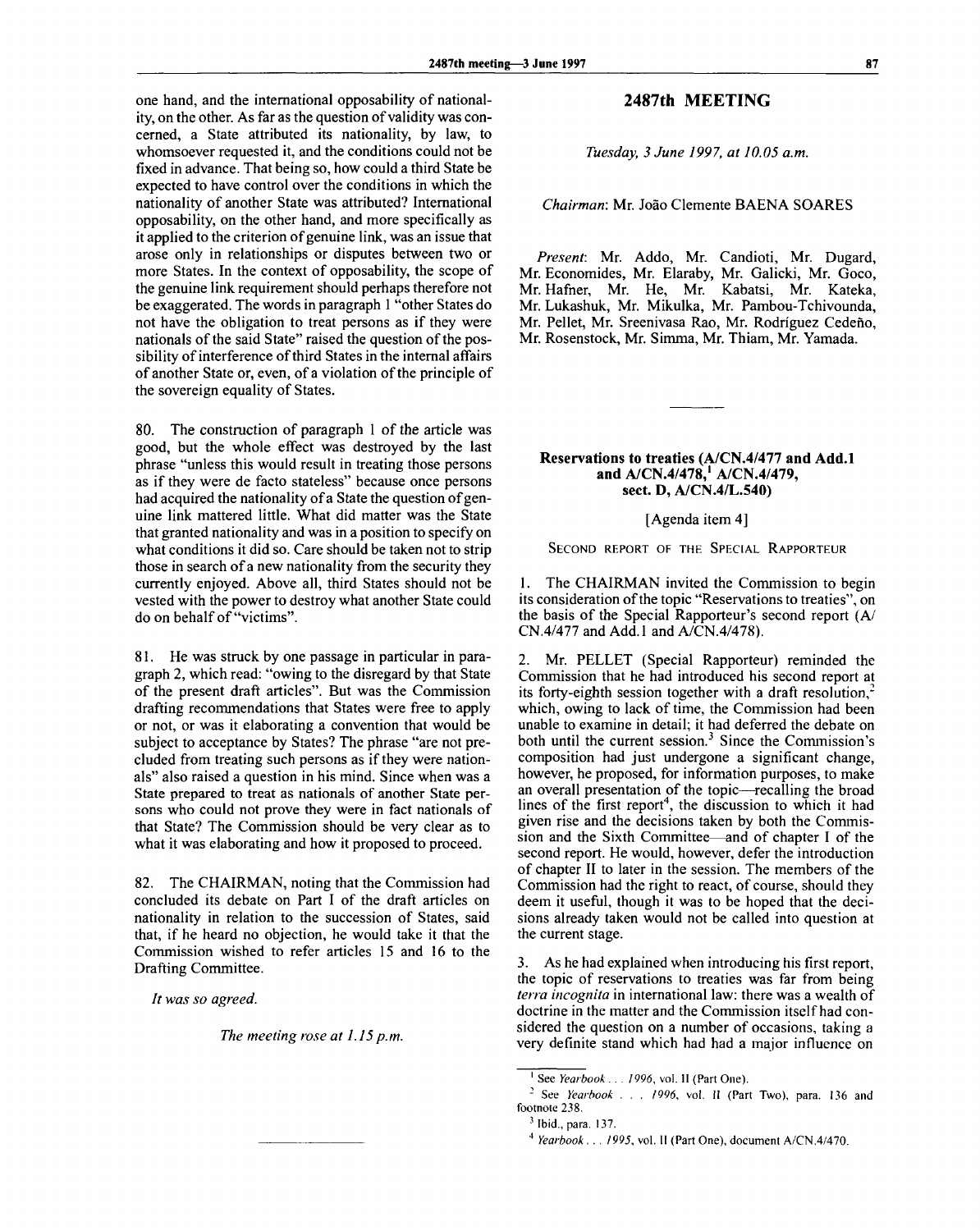State practice and, on the whole, continued to do so. Originally, a study<sup>5</sup> had been carried out in 1951 at the express request of the General Assembly.<sup>6</sup> The Special Rapporteur, Mr. Brierly, followed by the Commission, had taken a view that had run counter to the solution adopted by ICJ in the advisory opinion handed down the same year on reservations to the Convention on the Prevention and Punishment of the Crime of Genocide<sup>7</sup> abiding by the old strict consensual system of unanimous acceptance—or at any rate of the absence of objection as proof of the permissibility of reservations. Faced with that disagreement between the Court and the Commission, the General Assembly had prudently refrained from taking a clear-cut position.<sup>8</sup> There had then been a fairly confused period during which the law had remained unsettled. It had been only in 1962, with the first report on the law of treaties by the Special Rapporteur, Sir  $H$ umphrey Waldock, $9$  that the trend in the Commission had been reversed and the flexible system advocated by ICJ in 1951 had found favour with the Commission. And that was the system which, based on Latin American practice, had finally been codified in articles 19 to 23 of the Vienna Convention on the Law of Treaties (hereinafter referred to as the "1969 Vienna Convention"), article 2, paragraph 1 (d), of which defined the word "reservation" Those provisions were, in fact, repeated, virtually word for word and with the same numbering, *mutatis mutandis,* in the Vienna Convention on the Law of Treaties between States and International Organizations or between International Organizations (hereinafter referred to as the "1986 Vienna Convention"), while article 20 of the 1978 Vienna Convention simply took account of the lessons implicit in the provisions of the 1969 Vienna Convention relating to reservations.

4. Thus it was that the hallowed "flexible system", whose very essence was expressed in article 19 of both the 1969 and 1986 Vienna Conventions, had come into being. The principle was that a State *"may ..*. formulate a reservation" except in three cases:

*(a)* If the reservation was "prohibited by the treaty" which immediately signified that the general legal regime of reservations was of an exclusively residual character even for the States parties to the treaty (in other words, it was a security net for States);

*(b)* If the treaty authorized only certain specified reservations, the other reservations being prohibited;

(c) In all other cases, a reservation was prohibited if it was, in the words used by the Court in 1951, "incompatible with the object and purpose of the treaty".<sup>10</sup>

5. It had to be recognized that, on the whole, that flexible system, which reflected current positive law in the matter, worked very smoothly. The question therefore was whether there was really any point in returning to it, with the risk of undermining it. The answer was less simple and straightforward than was immediately apparent and it called for a brief historical review of the circumstances that had led the Commission to include the topic on its agenda.

6. During the discussions in the Sixth Committee at the forty-fifth session of the General Assembly, in 1990, the representatives of two States had made a similar suggestion by pointing out that the implementation of the legal regime governing reservations as provided for in the 1969 Vienna Convention had raised problems and that it would be useful to ask the Commission to review it. The working group appointed by the Planning Group at the forty-fourth session, in 1992, to decide on topics for inclusion in the Commission's agenda had taken the view that that suggestion, which responded to practical concerns, should be adopted.<sup>11</sup> At the forty-fifth session, in 1993, the Special Rapporteur had prepared a general outline,  $\frac{12}{2}$  briefly indicating the main problems that had been raised, the relevant instruments, existing doctrine and the advantages and disadvantages of codification.

7. After the working group, and then the Commission, had endorsed the conclusion that a detailed study of the topic was justified, the General Assembly had, in paragraph 7 of resolution 48/31, endorsed the Commission's decision to include in its agenda the topic "The law and practice relating to reservations to treaties" and had requested it to undertake a preliminary study. That study comprising the first report of the Special Rapporteur, was divided into three chapters. Chapter I referred to the Commission's earlier work on the 1969, 1978 and 1986 Vienna Conventions, while chapter II contained a brief inventory of the problems posed by the topic, on the basis of which he had noted that the "Vienna regime" was riddled with ambiguities and lacunae.

8. So far as the ambiguities were concerned, in particular regarding the question or rather the questions connected with the lawfulness of reservations and their opposability, the main problem was the following: was a reservation null and void *ipso facto* simply because it was contrary to the object and purpose of the treaty or, on the contrary, did the only criterion for the validity of a reservation lie in the position taken by the other co-contracting States? According to one part of doctrine, known as the "opposability" school, the validity of a reservation depended solely on its acceptance by another contracting State, whereas the opposing school, the so-called "permissibility" school, took the view that a reservation which was contrary to the purpose and object of the treaty was null and void in itself, irrespective of the position the other contracting parties might have on the question. Admittedly, that was a doctrinal disagreement, but the actual consequences were significant and could not be dealt with under the terms of the 1969 Vienna Convention. The result was great uncertainty, particularly regarding the effect and acceptance of reservations that were contrary to the object and purpose of the treaty and regarding objections to reservations the legal regime for which, under existing positive law, was highly uncertain. As for lacu-

<sup>5</sup> Report on reservations to multilateral conventions *(Yearbook . . . 1951,* vol. II, p. I, document A/CN.4/41).

<sup>&</sup>lt;sup>6</sup> General Assembly Resolution 478 (V) of 16 November 1950, para. *2 (a).*

<sup>7</sup>  *Reservations to the Convention on the Prevention and Punishment of the Crime of Genocide, Advisory Opinion, l.C.J. Reports 1951,* p. 15.

s General Assembly resolution 598 (VI) of 12 January 1952.

<sup>9</sup>  *Yearbook . . . 1962,* vol. II, p. 27, document A/CN.4/144.

<sup>&</sup>lt;sup>10</sup> Reservations ... (footnote 7 above), p. 19.

<sup>11</sup> See *Yearbook . . . 1993,* vol. II (Part Two), p. 96, paras. 427-429.

<sup>&</sup>lt;sup>12</sup> Ibid., vol. II (Part One), document A/CN.4/454.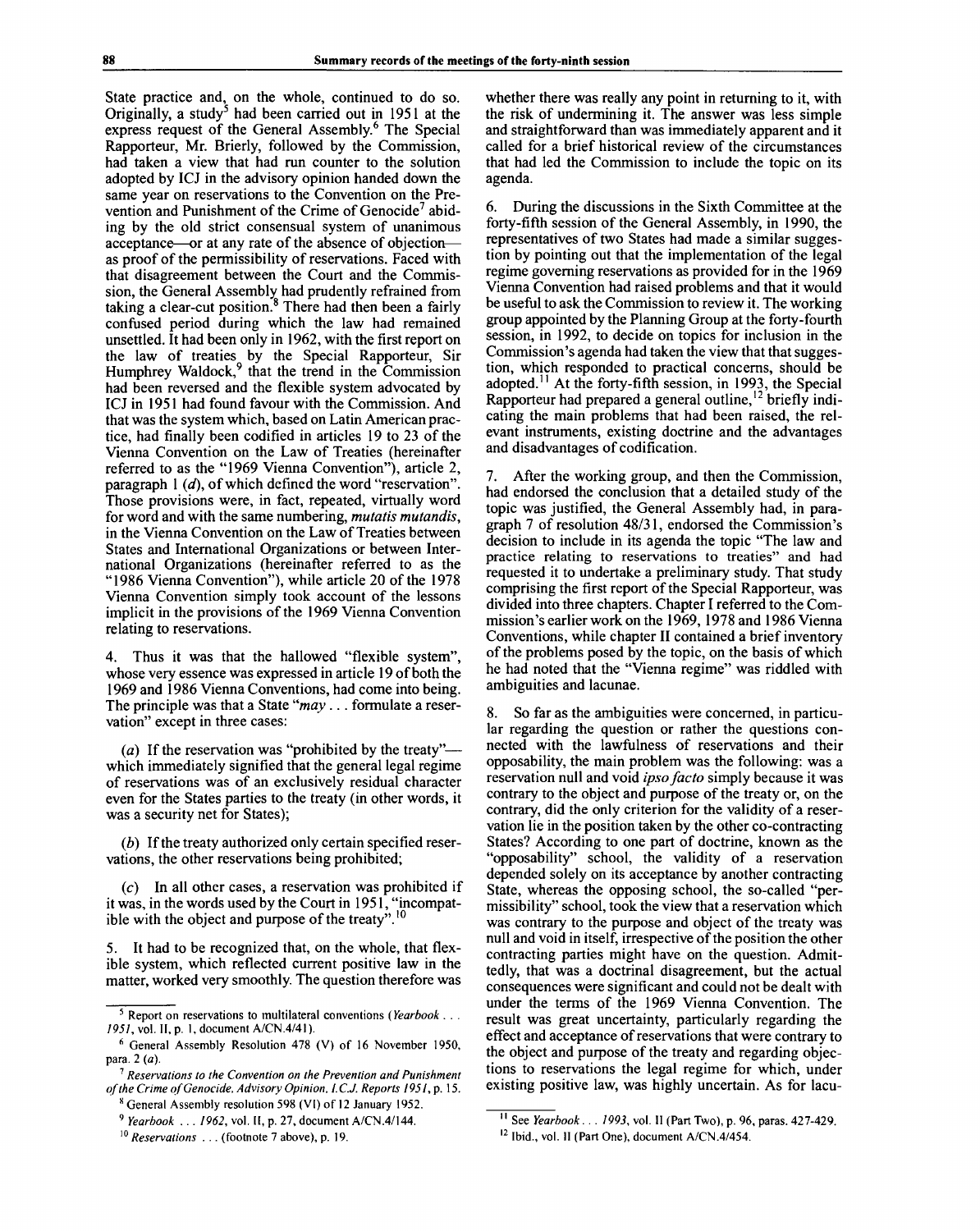nae—and they were the same in the 1969 and the 1986 Vienna Conventions—they were extremely numerous, starting with the definition of the word "reservation" itself and the legal regime of interpretative declarations on which the 1969 Vienna Convention was silent.

9. In his conclusions contained in chapter II, sections A and B, of his first report, he had endeavoured to summarize the main ambiguities and gaps in the texts of the 1969, 1978 and 1986 Conventions, the long list of which amply justified the detailed study of the subject which the Commission had been requested to undertake. That, moreover, had been the tone of the debate the Commission had devoted to the matter at its forty-seventh session: all those members who had spoken on the subject had acknowledged the existence of many gaps and areas of uncertainty, some of which, moreover, had been clearly **highlighted.**<sup>13</sup>

10. That debate had also dealt at length with chapter III of the first report, entitled "The scope and form of the Commission's future work", in which he had dealt, first, with the question of the relationship between that work and the provisions of the 1969, 1978 and 1986 Vienna Conventions, and, secondly, with the question of the form that the results of the Commission's work might take. He had indicated in that chapter that the then title of the topic, "The law and practice relating to reservations to treaties", was not satisfactory, particularly because it was rather academic and might—no doubt wrongly and in any case a priori—give the impression that there might be some opposition between "the law" and "practice" in that area. With regard to the relationship between the Commission's work and the 1969, 1978 and 1986 Vienna Conventions, in his first report he had come out very firmly in favour of preserving what had been achieved: taken as a whole, despite their numerous shortcomings, the 1969, 1978 and 1986 Vienna Conventions worked well and their provisions constituted rules of reference which, irrespective of their nature at the time of their adoption, could be regarded as having acquired a customary value. Consequently, it had seemed to him that it was not necessary, in order to remove existing ambiguities and fill existing gaps, to reconsider a system which had proved its worth, particularly in view of the fact that to call the existing principles into question would place States that had ratified the 1969 and 1978 Vienna Conventions in an extremely delicate position: there was no guarantee that they would all rally to a new regime and the result would be an inextricable legal muddle.

11. On the other hand, he had adopted no clear-cut position in his first report on the form the results of the Commission's work might take, confining himself to pointing out that there were a fairly large number of possibilities, ranging from a draft convention to a mere study, by way of additional protocols to the existing conventions, a guide to practice, a set of "consolidated" draft articles, that is to say, one including the provisions of the existing conventions, model clauses or a combination of those various solutions.

12. Called upon to draw conclusions from the debates in plenary, he had summarized them as follows:

(a) The Commission considers that the title of the topic should be amended to read "Reservations to treaties";

*(b)* The Commission should try to adopt a guide to practice in respect of reservations. In accordance with the Commission's statute and its usual practice, this guide would take the form of draft articles whose provisions, together with commentaries, would be guidelines for the practice of States and international organizations in respect of reservations; these provisions would, if necessary, be accompanied by model clauses;

(c) The above arrangements shall be interpreted with flexibility and, if the Commission feels that it must depart from them substantially, it would submit new proposals to the General Assembly on the form the results of its work might take;

*(d)* There is a consensus in the Commission that there should be no change in the relevant provisions of the 1969, 1978 and 1986 Vienna<br>Conventions.<sup>14</sup>

13. Those conclusions had been adopted in their entirety by the Sixth Committee at the fiftieth session of the General Assembly and the Assembly, in paragraph 4 of resolution 50/45, had taken note thereof and had invited the Commission "to continue its work . . . along the lines indicated in the report". Most, if not all, representatives who had spoken on the subject at the fiftieth session of the Assembly had stressed the need to preserve what had been achieved and some had reverted to the question at the fifty-first session, pointing out, *inter alia,* that the Vienna regime had established a satisfactory balance between the need to preserve the integrity of the treaties and the desirability of enabling the largest possible number of States to become parties thereto.

14. It was thus on those bases that he had drafted his second report, which consisted of two chapters, the first of them devoted to an overview of the study and the second to the unity or diversity of the legal regime for reservations to treaties, particularly human rights treaties—a fundamental problem that had been much discussed both in the Commission itself and in the Sixth Committee, as well as in human rights bodies, universities and scientific forums.

15. Chapter I of the second report dealt with the outcome of the first report and its consequences for the future work of the Commission on the topic. In that chapter, he summed up the main questions which had been taken up by the Commission at its forty-seventh session and which very largely coincided with those dealt with by the Sixth Committee at the fiftieth and fifty-first sessions of the General Assembly. It was in many respects comforting to note that the independent experts in the Commission were not out of touch with reality and that they had the same views as representatives of Governments about the order of importance of the problems. Those key problems were: the question of the definition of reservations; the distinction between them and interpretative declarations, and the legal regime governing the latter; the effect of reservations which clashed with the purpose and object of the treaty; the effect of objections to treaties; and the unity or otherwise of the legal regime of reservations. While it was true that those problems were indisputably at the root of the most serious questions raised by the topic, the Commission could not content itself with trying to come up with answers to them because those questions formed part of a broader set of problems and the Commission would

<sup>13</sup> See *Yearbook . . . 1995,* vol. II (Part Two), paras. 436-487.

<sup>14</sup> Ibid., para. 487.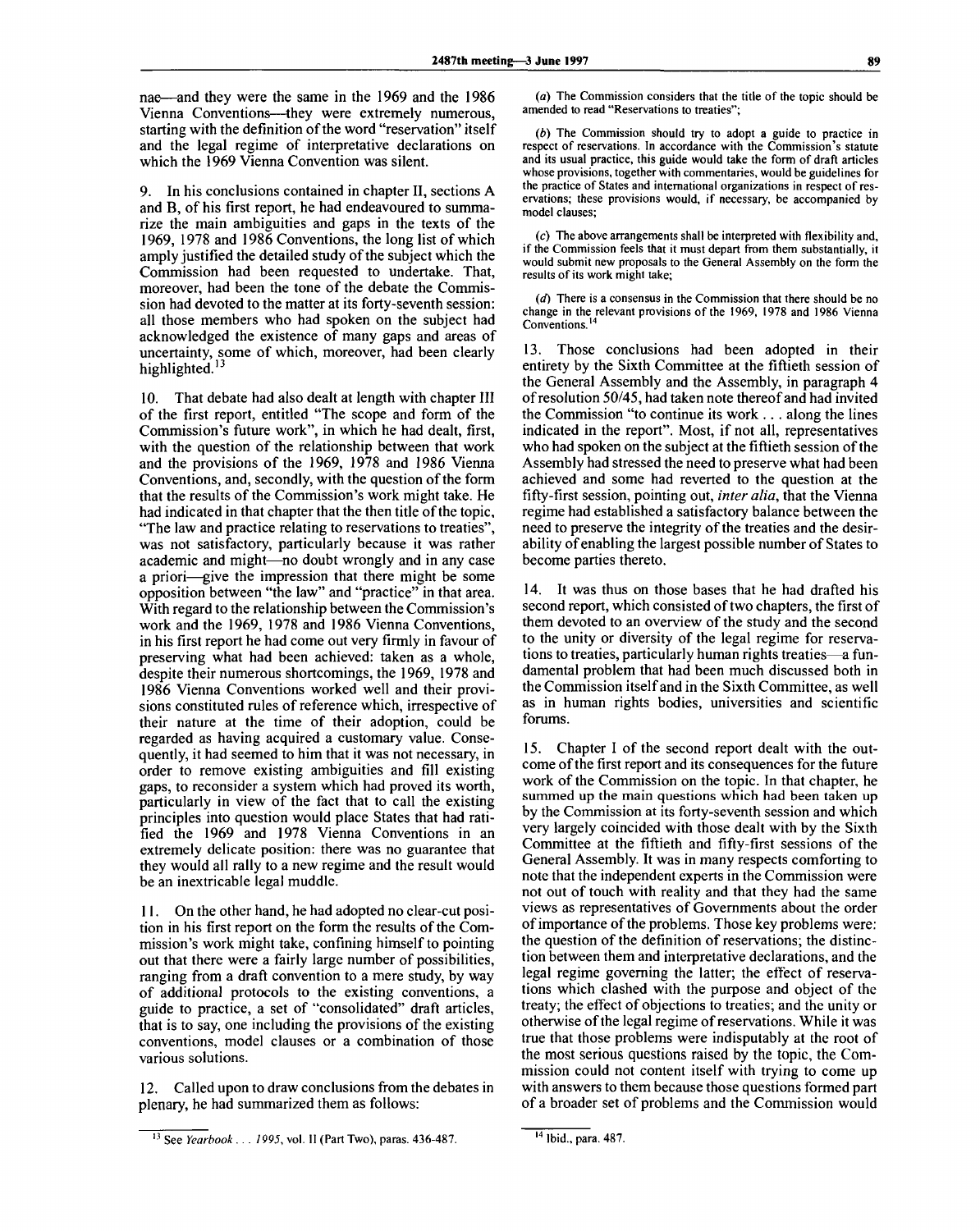not fully perform its task, namely, the preparation of a guide to practice in respect of reservations, if it did so. That was why the provisional general outline of the study, set out in chapter I, section B, of the second report and briefly analysed at the end of the chapter, summarized the topic as a whole as completely as possible. As the informal working group established by the Planning Group had indicated at the preceding session, and as contained in the report of the Planning Group adopted by the Commission,  $15$  it seemed normal and legitimate that a special rapporteur should indicate as precisely as possible the questions he planned to deal with in future and, if possible, the order in which he planned to deal with them. That was what he himself had tried to do in the current case, aware as he was of the perilous nature of the exercise, for it was not possible to foresee every eventuality. As his work progressed, he was discovering the complexity and technicality of the topic and also the politically sensitive nature of some of its aspects. He thus did not claim that the outline was definitive, or even complete. Any suggestions for additions or changes would be welcome.

16. He said he wished to draw the Commission's attention to the paragraphs of his second report in which he had tried to define the objectives of the general outline of the study and the spirit in which he had conceived it and which was more pragmatic than doctrinal, still less doctrinaire. In the last paragraph of chapter I, he set out his plan of work for the years ahead, which was a little overambitious because he had had to abandon his intention of submitting a third report on parts II (Definition of reservations) and III (Formulation and withdrawal of reservations, acceptances and objections), as it had not been possible to consider his second report at the forty-eighth session. That being said, his work on the analysis of those topics was already well advanced and he thus hoped to be able to submit two reports to the Commission at its fiftieth session, namely, the one he would have submitted at the current session if his second report had been considered at the forty-eighth session and the report on "Effects of reservations, acceptances and objections" that he had planned for the fiftieth session. However, it was clear that, as pointed out in the last sentence of the last paragraph of chapter I, those indications were only and could be only of a purely contingent nature.

17. Chapter I also set out to give further details of the form the proposed study would take. It was indeed a question of further details, for the matter had already been decided by the Commission, and its decision had been adopted by the General Assembly. It would thus be necessary to preserve what had been achieved by the 1969, 1978 and 1986 Vienna Conventions with regard to reservations, and that meant that those Conventions would be the starting point for the study. The idea was then to draw up a guide to practice in respect of reservations, which presupposed the establishment of a set of draft articles. In that regard, he did not intend to make innovations, except perhaps in one area that was also connected with the desire to preserve what had been achieved, in that he planned to preface the new draft articles with the provisions on reservations already included in the 1969, 1978

and 1986 Vienna Conventions, first, to give the guide to practice a comprehensive nature and, secondly, to ensure that it was consistent with what already existed. The draft articles would be accompanied not only by commentaries, but also by "model clauses", in other words, model provisions that States could insert in the treaties they concluded in the future if they needed to have recourse to special clauses derogating from ordinary law in certain specific areas.

18. In closing, he said that annex I to the second report contained the bibliography on the topic and was available to all members of the Commission who did not have it and would like to obtain it. It was a long document which, however, certainly had gaps as concerned not only works published in languages which he did not know, but also new material on a topic on which there had been many writings. He urged all members of the Commission to draw any omissions to his attention so that the bibliography could be completed.

19. The other two annexes, which also had not been distributed at the current session, but which were available, contained the two questionnaires which the Commission had authorized him to send, through the secretariat, to States and international organizations.<sup>16</sup> The questionnaires, which were very long, did not solicit the opinion of States and international organizations on the problems to which the topic gave rise, but inquired into their practice in respect of reservations.

20. He had received replies from 18 international organizations, but not, unfortunately, from certain specialized agencies, such as WHO, or from the European Communities, and also from 30 States, including third world countries, whose effort deserved to be noted. Some of the States with a national in the Commission had not replied and he urged his colleagues to prompt their States to do so. As the replies had been very long, it had not been possible to circulate them and he would thus try to produce a summary in his future reports. The results were very encouraging because they reflected the interest of States and international organizations in the topic of reservations to treaties and he hoped that his work would be useful to them. To his mind, that was an additional reason to ask all members of the Commission to help him in his task through their comments, advice and criticism. The debates would probably focus on chapter II of the second report, but he was prepared to respond to any questions to which chapter I might have given rise.

21. Mr. KATEKA said that he had doubts about the Commission's procedure for considering the second report because it might create confusion, particularly for the new members of the Commission like himself. It was not logical to submit the two chapters of the report separately and to return in the interim to another topic. At that rate, he was not certain that the consideration of the question could be completed by the fifty-first session of the Commission, in 1999.

22. As to the substance of the topic, he too felt intimidated by its complexity and its highly political nature. Although he agreed that the objective must be to fill any

<sup>&</sup>lt;sup>15</sup> *Yearbook* . . . 1996, vol. II (Part Two), paras. 144-250. In the Matter of MC (XLVIII)/CRD.I and ILC (XLIX)/CRD.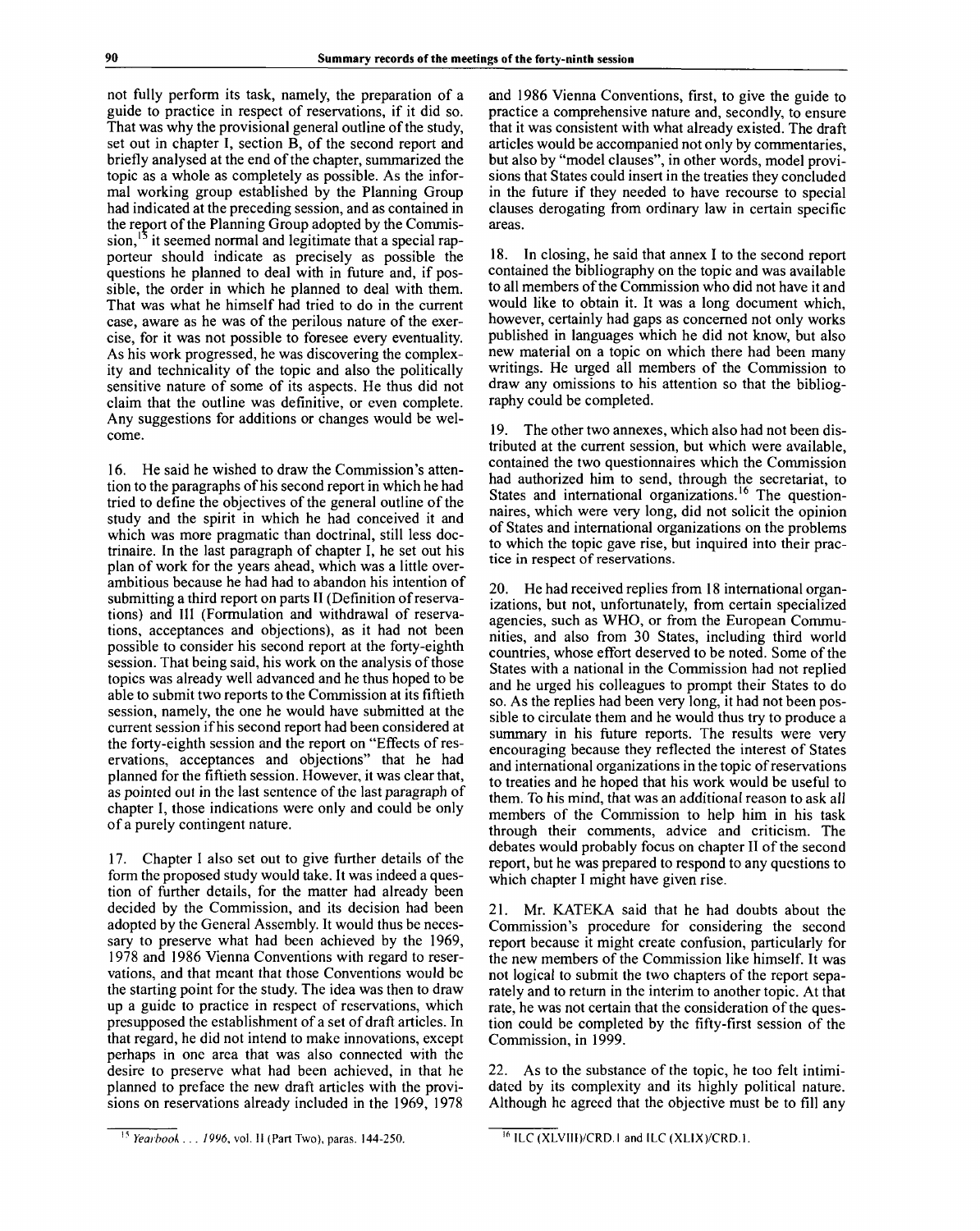gaps and dispel any ambiguities in the 1969, 1978 and 1986 Vienna Conventions, he wondered whether drafting a non-binding guide was the best way to do so. He would like the Special Rapporteur to provide clarification on that point. It also appeared that such a guide would be very voluminous because it would contain draft articles together with commentaries and model clauses as well. It was to be hoped that the guide would really help improve the situation and not add to the confusion which already reigned in the system established by the 1969, 1978 and 1986 Vienna Conventions.

23. Lastly, it would be very useful if the Special Rapporteur could summarize all the replies he had received to the questionnaires so that all members of the Commission could have a clear idea of the situation in that regard.

24. Mr. LUKASHUK said he agreed entirely with the Special Rapporteur that the topic under consideration was very concrete. He pointed out that when the 1969, 1978 and 1986 Vienna Conventions had been adopted, it had been the socialist countries, supported by the developing countries, which had insisted on the right to make reservations, whereas recently it had been the western countries which had made use of that right. He nevertheless endorsed the Special Rapporteur's method of starting with the consideration of the provisions and principles embodied in the Conventions. The question of reservations was of vital importance and must be studied in depth. Attention should also be given to the particular regime of treaties which had established rules to reflect the interests of the international community as a whole, an aspect which the Special Rapporteur had rightly underscored. From a practical point of view, the procedure chosen for the adoption of reservations and the formulation of objections would be essential, as would the way in which the permissibility of reservations was determined, those all being elements which currently gave rise to considerable difficulties.

25. He noted that, although the practice of formulating reservations was in general on the decline, the question of reservations to bilateral treaties had assumed greater importance. The Senate of the United States of America had taken the initiative in the area and other States had followed. A new trend in that direction had even appeared in the Russian Parliament. The Commission had already focused on the question, but there had not been any unanimity on whether only reservations to multilateral treaties should be regarded as acceptable. Admittedly, the 1969 Vienna Convention itself did not prohibit reservations to bilateral treaties. The question therefore warranted more in-depth consideration.

26. Mr. PAMBOU-TCHIVOUNDA said, first, that there was nothing new about the idea that the practice of the States parties to the 1969, 1978 and 1986 Vienna Conventions had itself created customary rules. It was clear that custom preceded codification and that the latter had neither transformed nor added anything in terms of substance, apart from making a "sole outline" widely available.

27. Secondly, with regard to the doctrinal quarrel referred to by the Special Rapporteur between the permissibility and opposability schools, he wondered whether permissibility was not a condition for opposability and whether it would not be possible to reconcile the two points of view, since both operations functioned within the same system.

28. His third comment had to do with reservations and interpretative declarations, which were related categories. In his opinion, it might be possible to go beyond the usual criterion of distinction, which usually concerned the subject, and focus on the function of those two techniques, which of course was what they were. It would be necessary to determine the function of each one in relation to a system which a State either planned to join while retaining its own views and defending its own interests or of which it was already a part, but which it would like to improve.

29. Fourthly, he noted with interest that, in his introduction, the Special Rapporteur had taken account of a highly political dimension, namely, the basis of a reservation by a State or an international organization. If a State planned to become part of a whole while making its intention to join conditional on a "yes, but", it was not the joining which determined entry, it was the reservation so expressed. In other words, by drawing the attention of the members of the Commission to the political context which was the basis of the reservation procedure, the Special Rapporteur was asking them to assess the place of the instrument which existed in relation to the reservation and the role of the reservation in relation to the instrument which existed. That required a diachronic evaluation of the relationship between the reservation, which was the expression of the political approach of its author, and the legal instrument, which itself served political interests. In the nineteenth century, the treaty had been considered above all in its formal dimension; the waning twentieth century would be one in which international law appeared as increasingly reduced to essentials in that the international treaty was recognized as an act which was not neutral, but which promoted interests.

30. His fifth comment had to do with the form which the result of the Commission's work would take. As there was agreement on the principle of retaining the achievements of the 1969, 1978 and 1986 Vienna Conventions, it might be asked whether the guide to practice which the Special Rapporteur proposed to draft would have the same authority as the "Vienna system" and become part of the binding logic of that system. That was an essential question.

31. Mr. DUGARD suggested that, since the Commission was in all likelihood about to enter into an in-depth debate on the relationship between the Vienna regime and reservations to human rights instruments, the secretariat should prepare a compendium of the reservations to the major human rights conventions and make it available to the members of the Commission. The secretariat should also obtain copies of general comment No. 24 (52) of the Human Rights Committee,<sup>17</sup> on issues relating to reservations made upon ratification or accession to the International Covenant on Civil and Political Rights or the Optional Protocols thereto, or in relation to declarations under article 41 of the Covenant,  $18$  as well as the reactions or objections to general comment No. 24 (52) by certain

<sup>17</sup> See *Official Records of the General Assembly, Fiftieth Session. Supplement No. 40* (A/50/40), annex V.

<sup>&</sup>lt;sup>18</sup> Ibid., annex I.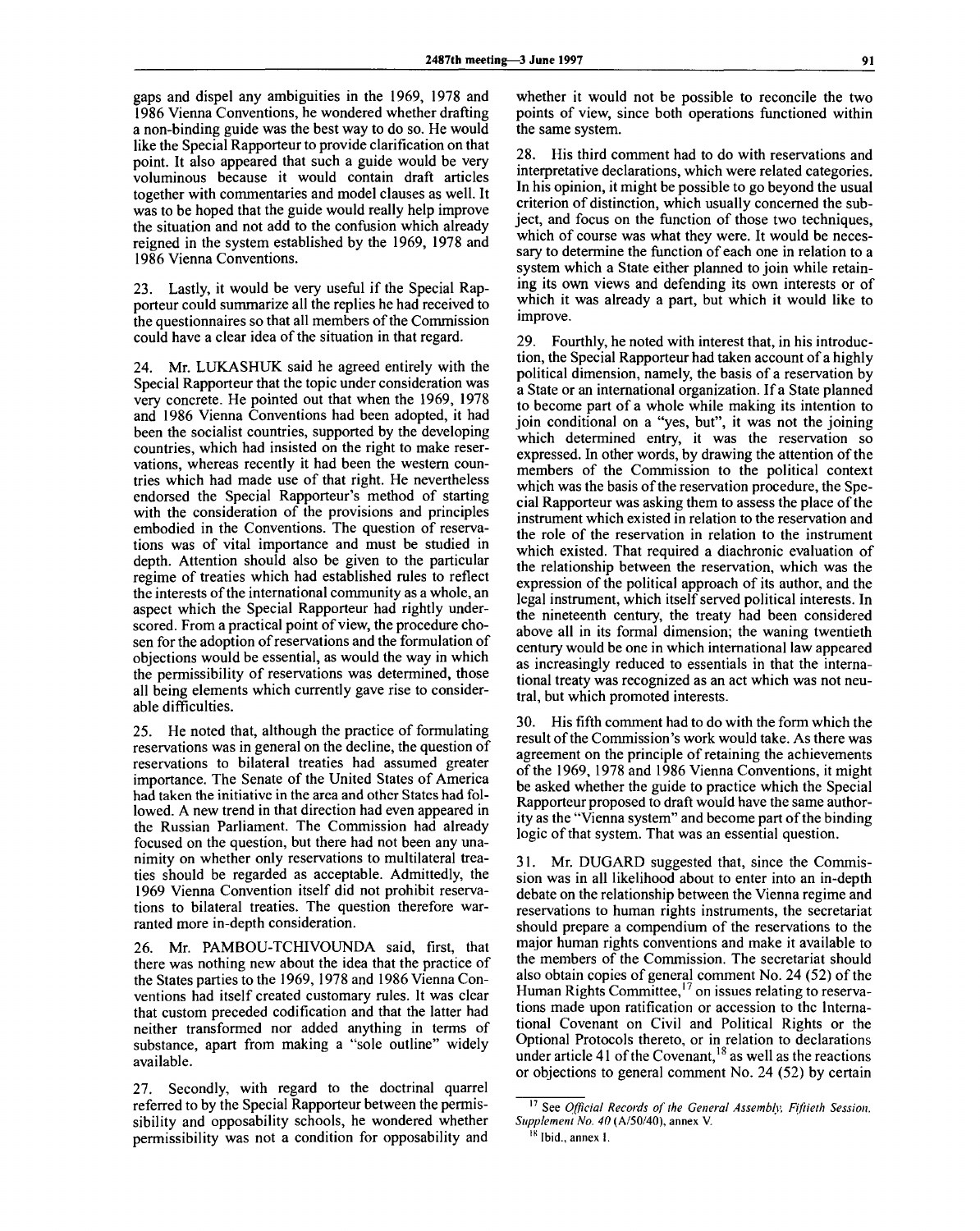Governments.<sup>19</sup> He wished to know whether the draft resolution at the end of the second report was still to be considered at the current session.

32. Mr. MIKULKA congratulated the Special Rapporteur on his brilliant second report and endorsed the method of referring to a number of issues which the Commission had practically settled and on which it would be unfortunate to reopen the debate. He fully agreed that the Commission needed to preserve the aspects of the 1969, 1978 and 1986 Vienna Conventions that represented successful achievements in the codification of international law and try to remove the ambiguities and gaps in those instruments. With regard to the provisional general outline of the study, contained in chapter I of his second report, he had two questions about part II. On the legal regime of interpretative declarations (item *(d)),* he had understood that the intention was primarily to define such declarations in order subsequently to exclude them from the study. He would like to have assurances from the Special Rapporteur on that point. As to reservations to bilateral treaties (item *(e)),* he had the impression that the Commission had already taken a decision not to study such reservations and that would mean that item *(e)* could be deleted. He also asked the Special Rapporteur whether 1999 was still the date of the completion of the study or whether he intended to push the time limit back one year.

33. Mr. SIMMA congratulated the Special Rapporteur on his excellent second report and on the questionnaire, which attested to in-depth knowledge of the topic. He fully endorsed the Special Rapporteur's proposals on the form of the draft articles and the work to be done on it. He nevertheless wished to know why the Special Rapporteur was planning to submit two reports to the Commission at its fiftieth session rather than a single report combining parts II and III of the provisional general outline of the study. He endorsed the requests by other members of the Commission that the secretariat should compile documentation containing at least excerpts or summaries of replies by States to the questionnaire, copies of reservations to human rights instruments and the full text of the reactions by States to general comment 24 (52) of the Human Rights Committee.

34. Mr. Sreenivasa RAO congratulated the Special Rapporteur on his remarkable work on an important topic. He regretted that, owing to lack of time, the Commission had been unable to begin its discussion of the topic at its preceding session, but he nevertheless agreed with the conclusions reached during the preliminary consideration. The way the Special Rapporteur had approached his task by starting with extensive background analyses augured well for the quality of his future reports. Despite the magnitude of the task still to be accomplished, the Commission could be confident that, under the guidance of the Special Rapporteur, who had shown that he was openminded and objective, it was not in danger of going astray or of neglecting any aspect of the topic.

35. Mr. HAFNER, congratulating the Special Rapporteur, said that he had two questions. First, since he shared Mr. Mikulka's view about reservations to bilateral trea-

ties, but had noted that other members were of the opposing view, he wondered whether, as a compromise, it might not be possible to draft part II, item *(e),* of the provisional general outline of the study as a question. Secondly, referring to the documentation to be compiled by the secretariat, he wondered whether it might not also be possible to obtain the reactions of States to reservations to human rights instruments.

36. Mr. PELLET (Special Rapporteur) said that he would reply briefly to the comments made. With regard to Mr. Kateka's and Mr. Pambou-Tchivounda's concerns about the preparation of a guide to practice, he pointed out that, although a decision had been adopted it was not immutable because the decisions taken by the Commission and by the General Assembly in 1995 had left a way out. At the current stage, however, there was no reason to reconsider that decision, which had been fairly well received by States. As to the authority of such a guide to practice, he explained that, as an advocate of "soft law", he did not view international law as a succession of obligations and prohibitions, but was convinced that, if well designed, directives and guidelines could have an impact on the conduct of States. In the current instance, if the members of the Commission were able to reach agreement as part of a consensus or near consensus on important explanations about the Vienna regime, those explanations would undoubtedly carry a great deal of weight with States.

37. With regard to Mr. Lukashuk's comments, he said that he had doubts about the statement that it was mainly western States that used reservations because, in his view, the situation was a bit more complex and nuanced. It was true that, during the cold war period, some treaties had been imposed on the western States, which had been on the defensive to some extent and, on some issues, had used the technique of reservations to protect themselves against clauses that they had not wanted. Statistically, however, he believed that reservations had been very often made by the States that were then called socialist. Currently, reservations were used mainly by third world countries on human rights issues, with western countries acting as fairly consistent and increasingly vigilant objectors in an effort to preserve the integrity of human rights.

38. On the question of reservations to bilateral treaties, he did not think that the Commission had already taken a decision. Part II, item *(e),* of the provisional general outline of the study should be understood as a question and not as a statement; in that connection, he referred to the relevant paragraph of his first report. He intended to proceed deductively, by asking questions and, through a study of practice, doctrine and jurisprudence, seeing what the answers should be. It would therefore be unfortunate for the Commission to prejudge the issue. Incidentally, having received no reply by Russia to the questionnaire, he would be very interested in any information that could be provided on the practice of the Russian State Duma to which Mr. Lukashuk had referred.

39. With regard to Mr. Pambou-Tchivounda's suggestion that there might be a reconciliation between the permissibility and opposability schools, he recalled that he had considered such a possibility in his first report, but had greater and greater doubts about achieving any

<sup>19</sup> Ibid., annex VI, and *Official Records of the General Assembly, Fifty-first Session, Supplement No. 40* (A/51/40), annex VI.